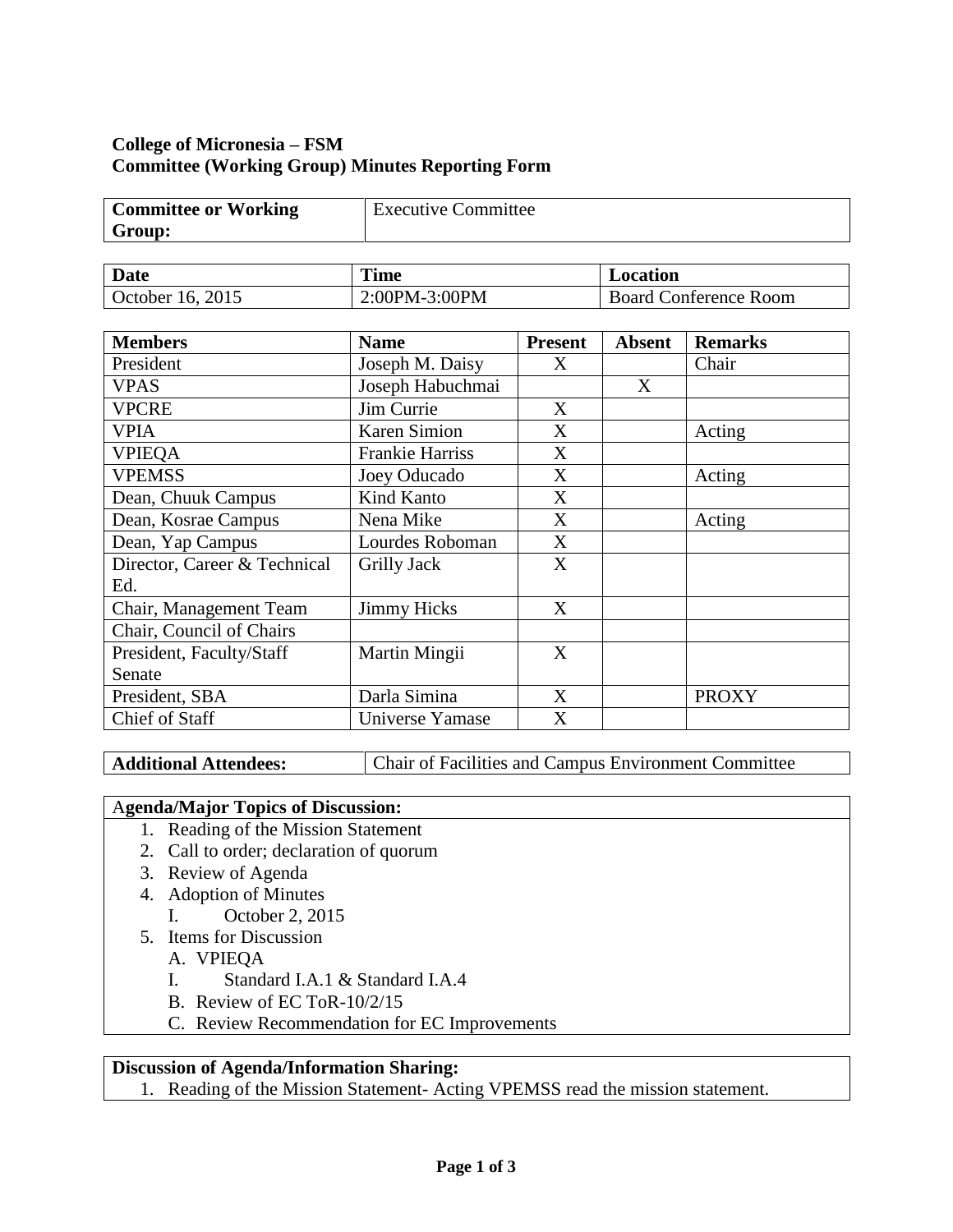- 2. Call to order; declaration of quorum-Cleared
- 3. Review of Agenda-A motion was made to adopt the agenda. Acting VPIA moved and Acting VPEMSS seconded. EC endorsed the agenda.
- 4. Adoption of Minutes
	- I. October 2, 2015- A motion was made to adopt the minutes. Acting VPIA moved and VPCRE seconded. EC endorsed the minutes with the suggested changes.
- 5. Items for Discussion
	- A. VPIEQA
	- I. Standard I.A.1 & Standard I.A.4- VPIEQA informed EC of its role as a validation group for Standard I.A. The members of EC were divided into 4 groups assigned to sections of Standard I.A. The groups assigned to Standard I.A.1 and Standard I.A.4 were assigned to submit their comments for these sections by October 29, 2015, to VPIEQA.
	- B. Review of EC ToR-10/2/15- A recommendation was made to establish a small working group to review the EC ToR. This working group will make edits and develop recommendations for the ToR. They will meet with the president before presenting these documents to EC. VPCRE was assigned to lead the small working group with the assistance of Acting VPEMSS and the Director of CTE. COS will provide the working group with the technical assistance. This group should meet before October 30, 2015.
	- C. Review Recommendation for EC Improvements- The established working group consists of VPCRE, Acting VPEMSS and the Director of CTE will review the recommendations to assess which recommendations can be implemented immediately and which recommendations will take time. For the recommendations categorized as needing time, the working group will create timelines to meet these recommendations.

#### **Comments/Upcoming Meeting Date & Time/Etc.:**

- The Chair of FCE was invited to share the perspectives of the committee chairs on having the Council of Chairs Committee (CoC) as a member of the Executive Committee. The Chair of FCE expressed his viewpoint that some members of the CoC felt the committee should be eliminated from EC.
- The Summit scheduled for January 2016 will include training of Ex-Officios.

#### **Handouts/Documents Referenced:**

- EC Term of Reference Updated on October 2, 2015
- October 2, 2015, EC Minutes
- October 16, 2015, EC Agenda
- Recommendations for EC Improvements Document
- Standard I.A. Word Document

| <b>College Web Site Link:</b> |  |  |
|-------------------------------|--|--|
|                               |  |  |

| <b>COS</b><br>Date Distributed:<br><b>Prepared by:</b> | October 27, 2015 |
|--------------------------------------------------------|------------------|
|--------------------------------------------------------|------------------|